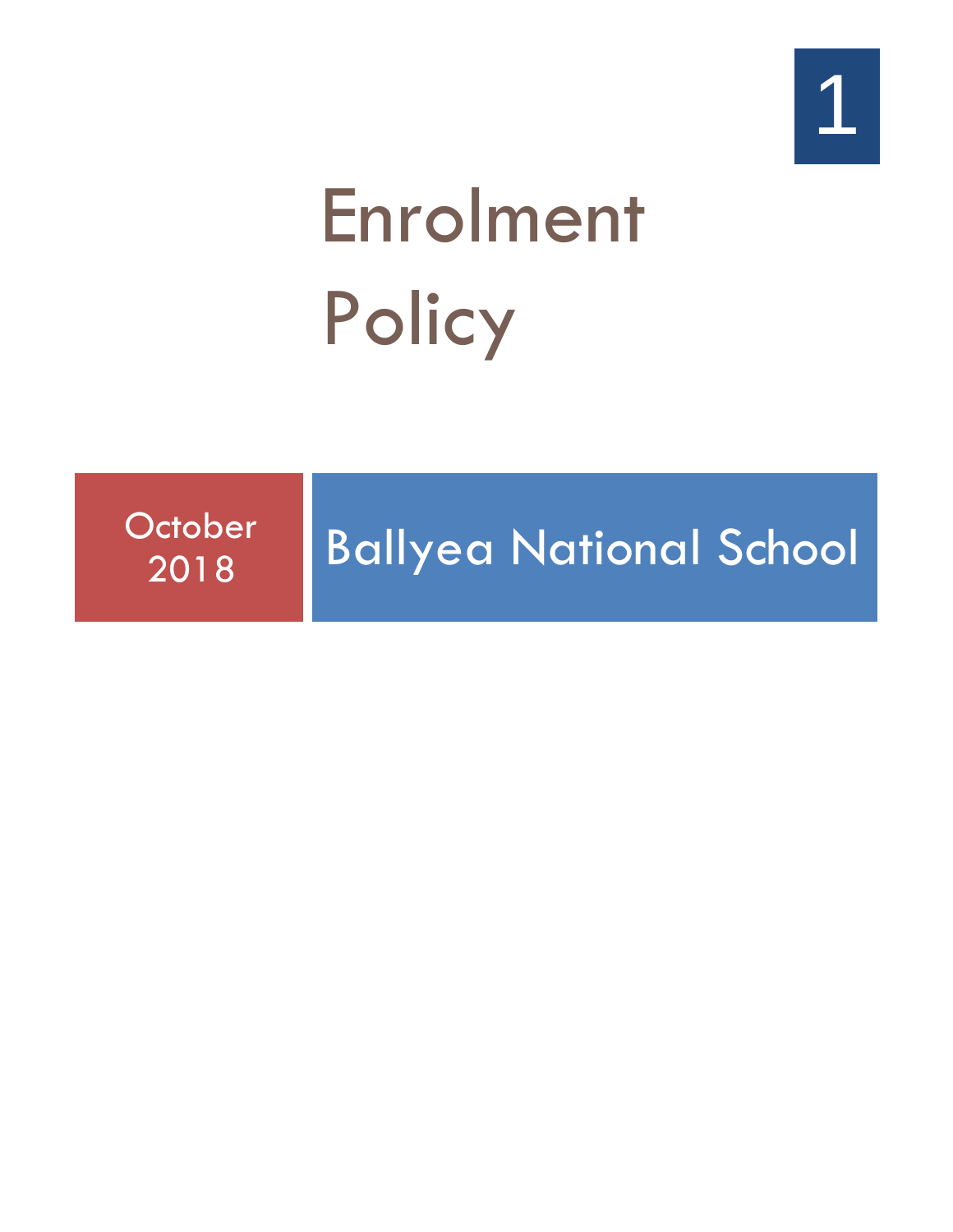### Enrolment Policy **BALLYEA NATIONAL SCHOOL**

#### **S . N. BHAILE AO DHA**

#### **SECTION 1: GENERAL INFORMATION**

#### **Introduction**

This enrolment policy is set out in accordance with the provisions of the Education Act (1998). The Board of Management trusts that by so doing parents will be assisted in relation to enrolment matters. The chairperson of the Board of Management, *Mr. Liam Ashe, Ballyea N.S. Darragh, Ennis* and the principal teacher, *Mr. Martin McMahon, Ballyea N.S. Darragh, Ennis*, will be happy to clarify any further matters arising from the policy.

*Ballyea N.S.* operates under the Rules for National Schools, The Education Act (1998), The Education Welfare Act (2000), enacted sections of The Education of Persons with Special Education Needs Act (2004), all relevant equality legislation and Department of Education and Skills (DES) Circulars.

| <b>School Name:</b>              | Ballyea National School/S.N. Bhaile Aodha |
|----------------------------------|-------------------------------------------|
| <b>School Roll Number:</b>       | 13418J                                    |
| <b>School Address:</b>           | Darragh, Ennis, Co. Clare                 |
| <b>Telephone No.:</b>            | 065 6838144                               |
| <b>Denominational Character:</b> | Catholic                                  |
| <b>Name of Patron:</b>           | Very Reverend Bishop Fintan Monahan       |
| <b>Total No. of Teachers:</b>    | $12 \,$                                   |
| <b>Range of Classes Taught:</b>  | Junior Infants - Sixth Class              |

*Gender Orientation of School:* Mixed

The school depends on the grants and teacher resources provided by the Department of Education and Skills and it operates within the regulations laid down, from time to time, by the Department. School policy has regard to the resources and funding available.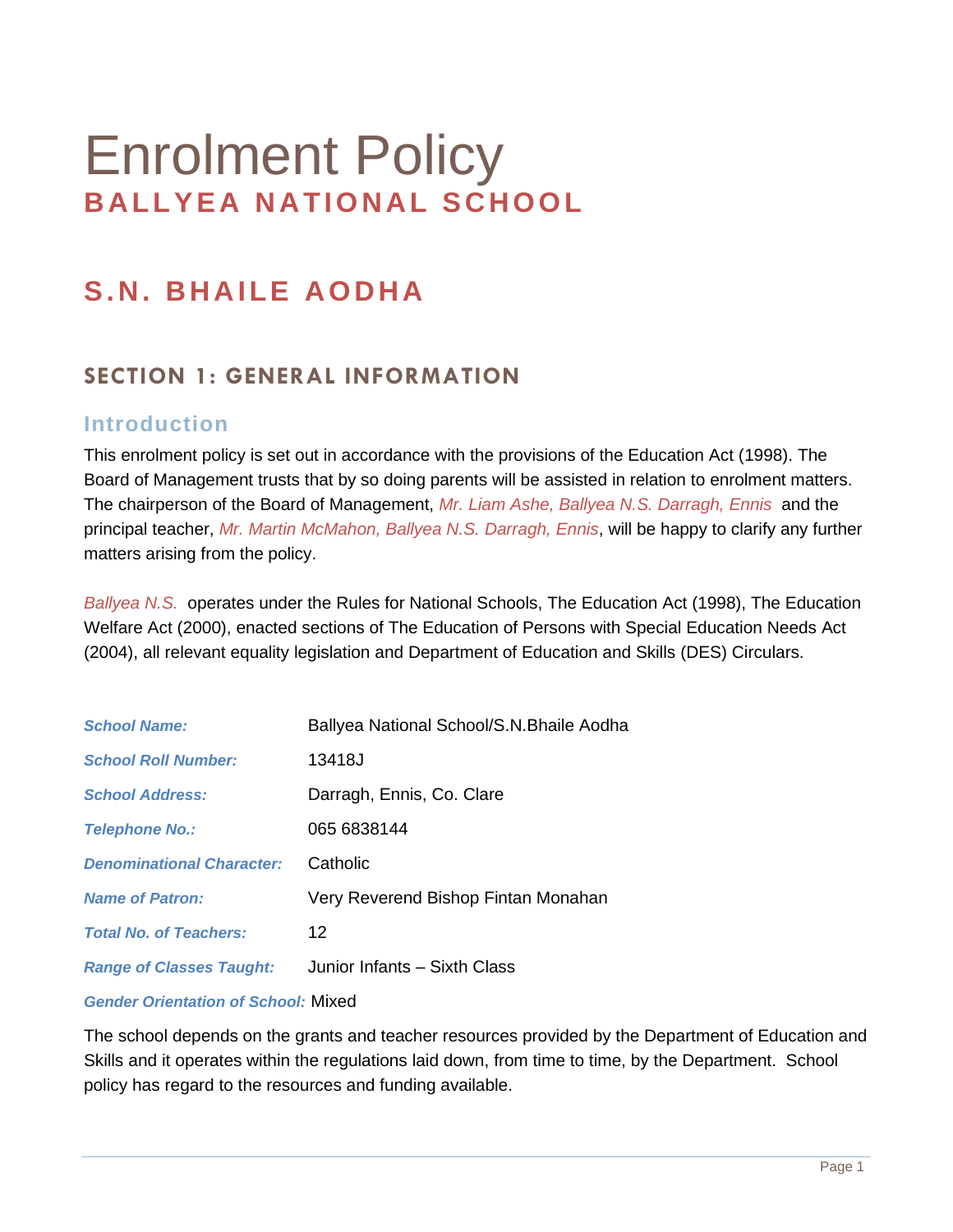The school follows the curricular programmes prescribed by the Department of Education and Skills, which may be amended from time to time, in accordance with Sections 9 and 30 of the Education Act (1998).

Within the context and parameters of Department regulations and programmes, the rights of the patron as set out in the Education Act (1998), and the funding and resources available, the school supports the principles of:

- inclusiveness, particularly with reference to the enrolment of children with a disability or other special educational need;
- equality of access and participation in the school;
- parental choice in relation to enrolment; and
- respect for diversity of values, beliefs, traditions, languages and ways of life in society.

#### **SECTION 2: ENROLMENT PROCEDURES**

#### **Application Procedure**

Parents seeking to enroll their child(ren) in Ballyea N.S. must complete an enrolment application form which must be returned to the school office as soon as possible, but not later than May  $31<sup>st</sup>$  of the year the enrolment is to occur. The Board of Management of Ballyea N.S. will publish enrolment application procedures in the Parish bulletin and School Newsletter each Spring, and details will also be available on the school's website.

#### **Provision of Key Information by Parents/Guardians**

The school has a specific enrolment application form (Appendix 1). A copy of this form may be obtained by contacting the school office at 065 6838144 or by downloading the form from our website.

A registration form (Appendix 2) also forms part of the enrolment procedure. This form will accompany the letter of offer that will be sent to parents/guardians of successful applicants. The completed registration form must be returned to the school within the timeline specified in the letter of offer. Failure to do so will be interpreted as a refusal of the offer to enroll.

The address at which the applicant resides will be the address used by the school for correspondence regarding enrolment.

The completion of an enrolment application form or the placement of your child's/ward's name on a list, however early, does not confer an automatic right to a place in the school.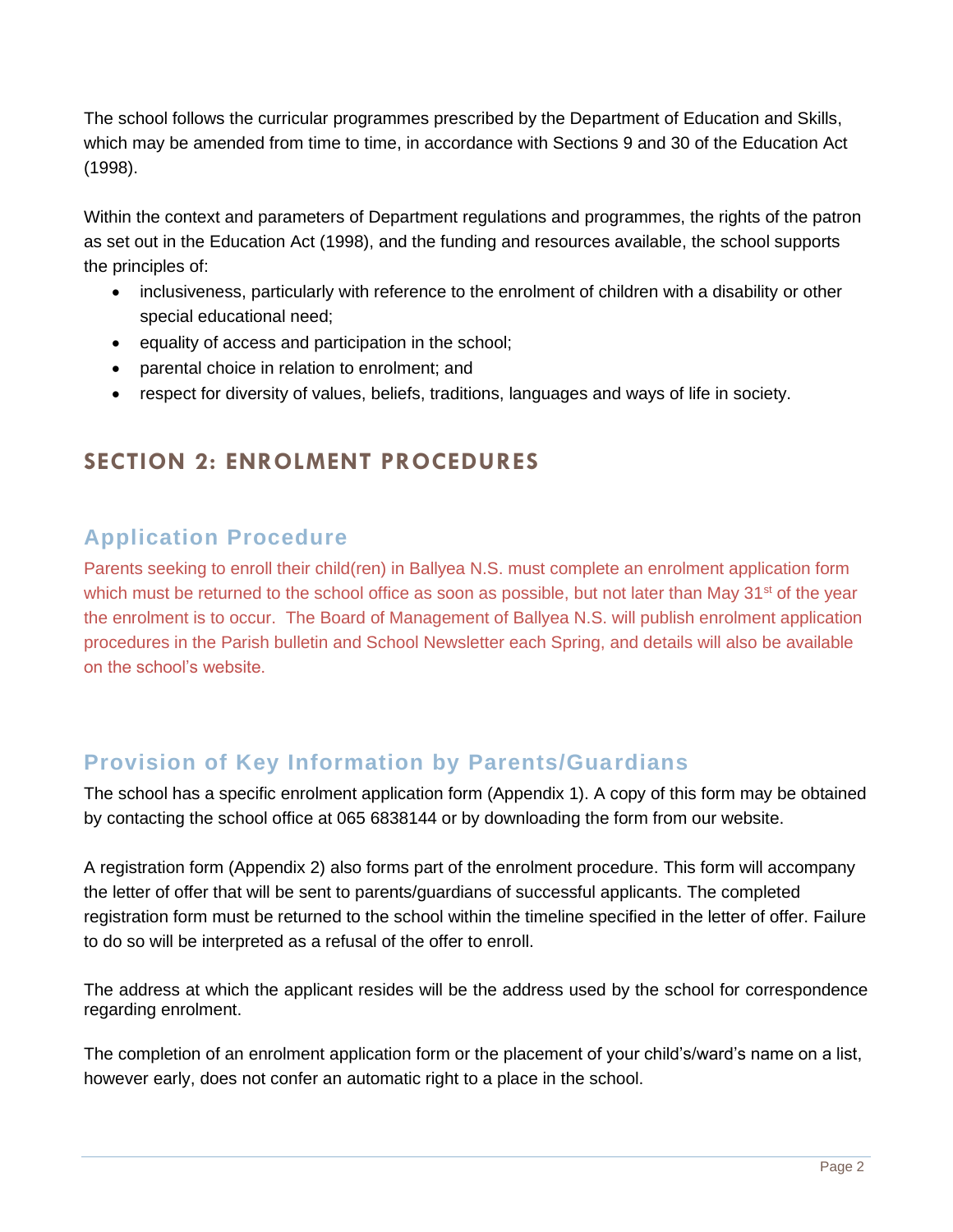#### **Decision Making**

Decisions in relation to applications for enrolment are made by the Board of Management in accordance with school policy. The Board will notify parents of their decision within 21 days of the closing date for the receipt of applications.

The Board is bound by the Department of Education and Skills' *Rules for National Schools* which provides that pupils may only be enrolled from the age of 4 years and upwards, though compulsory attendance does not apply until the age of 6 years. Children applying to enroll in Ballyea N.S. must have reached the age of 4 years by August 31<sup>st</sup> of the year they will commence school. The decision of the Board is final.

In the event that applications for enrolment exceed/is expected to exceed the number of places available, the following categories will be used, in descending order of priority, to select children for enrolment:

- *1. Applicants with siblings currently enrolled in the school (including stepsiblings, resident at the same address), priority eldest;*
- *2. Children residing in the townlands of Ballyea, Ballyveskill, Ballyvulligan, Bansha, Barrloughra, Barnageeha, Barntick, Buncraggy, Cappagaraun, Craggykerrivan, Darragh North, Darragh South, Drimeen East, Drimeen West, Dromadrehid, Feagh, Islandavanna, (and children along the route from Islandavanna to the school via Claureen bridge), Killglassy, Killerk East, Killerk West, Kilmorane, Knockanira, Lackenaskagh, Lismaelbreeda, Newhall, Rathmeehan, Reaghfa, Shanacoole, and Tiermclane, priority eldest;* (Proof of residence may be required)
- *3. Children of staff members, priority eldest ;*
- *4. Children of families who are not resident in the catchment area, and are 4 years of age on or before the date of commencement of school.*

The Board of Management reserves the right to determine the maximum number of children in each separate classroom bearing in mind Department and Education Guidelines in relation to class size and staffing provisions. Other factors that may be considered are:

- Size and available space in classrooms.
- Educational needs of children of a particular age.
- Multi-grade classes.
- Presence of children with special educational/behavioural needs.
- Health and Safety.

The Board will have regard for relevant Department of Education and Skills' guidelines in relation to class size and staffing provisions and/or any other relevant requirements concerning accommodation, including physical space and the health and welfare of children.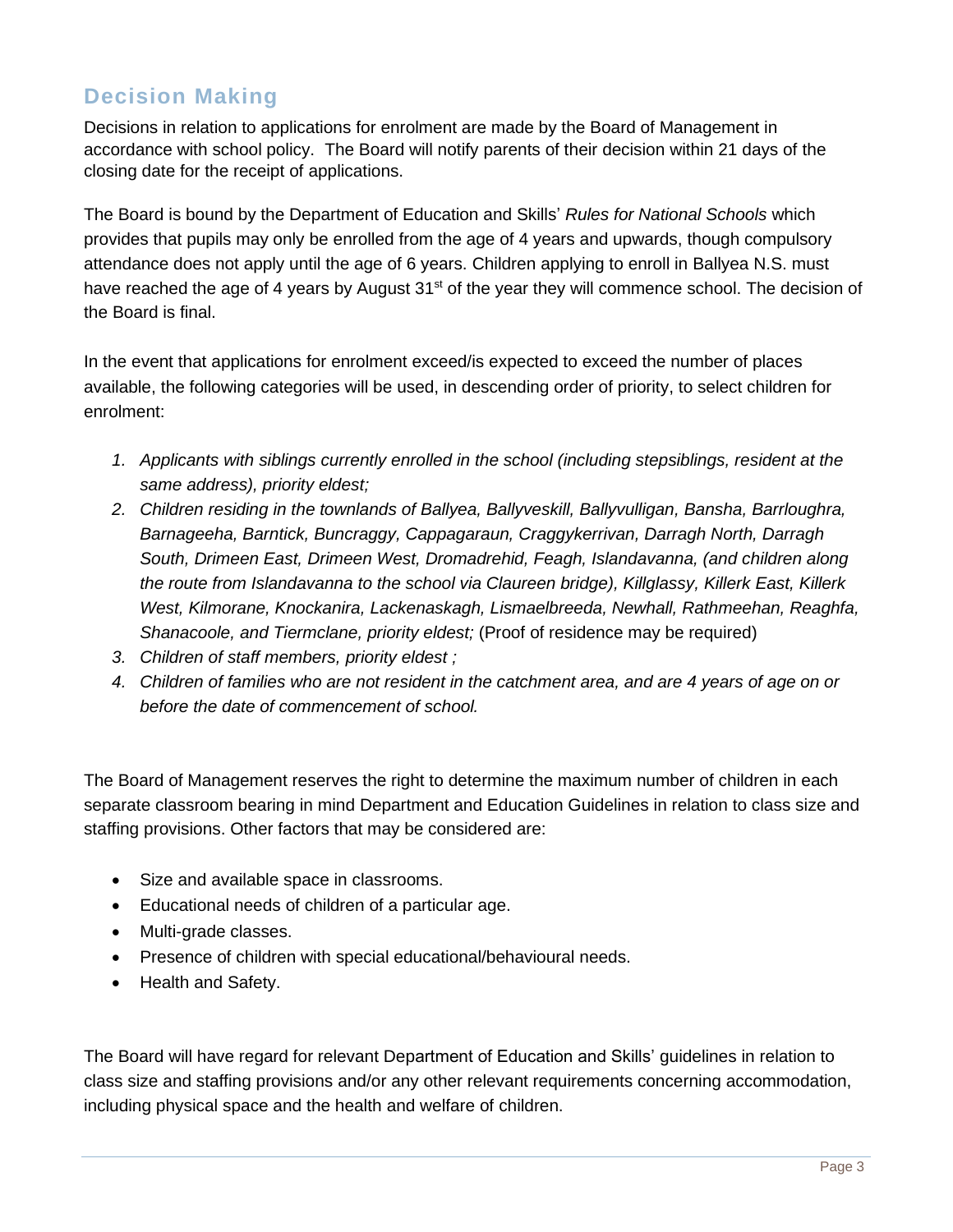The Board of Management of Ballyea NS have determined the following maximum numbers of pupils for each class level for Junior Infants to Sixth Class for the academic year 2018-2019. Our school is deemed full when the pupil numbers reach 219.

| <b>Class Level</b>                      | Maximum Number of Pupils |
|-----------------------------------------|--------------------------|
| Junior Infants                          | 31                       |
| Senior Infants                          | 29                       |
| <b>First Class</b>                      | 30                       |
| <b>Second Class</b>                     | 19                       |
| <b>Third Class</b>                      | 31                       |
| <b>Fourth Class</b>                     | 18                       |
| <b>Fifth Class</b>                      | 33                       |
| <b>Sixth Class</b>                      | 28                       |
| These numbers will be reviewed annually |                          |

#### **Admission Day/Date**

Junior Infants, with the exception of students transferring from another school, may only be admitted to the school in September of each year. In order to familiarise themselves with their new environment, it is current practice for Junior Infants to spend one informal period in school before the commencement of Summer holidays each year.

#### **Enrolment of Children with Special Needs**

On enrolment of children with special needs the Board of Management will request a copy of the child's medical and/or psychological report or where such a report is not available, will request that the child be assessed immediately. The purpose of the assessment report is to assist the school in establishing the educational and training needs of the child relevant to his/her disability or special needs and to profile the support services required.

Following receipt of the report, the Board will assess how the school can meet the needs specified in the report. Where the Board deems that further resources are required, it will request the Special Education Needs Organiser (NCSE see Circular 01/05) to provide the resources required to meet the needs of the child as outlined in the psychological and/or medical report. These resources may include for example, access to or the provision of any or a combination of the following: visiting teacher service, resource teacher for special needs, special needs assistant, specialised equipment or furniture, transport services or other.

The school will meet with the parents/guardians of the child and with the SENO to discuss the child's needs and the school's suitability or capability in meeting those needs. Where necessary, a full case conference involving all parties will be held, which may include parents, principal, class teacher, learning support teacher, special class teacher, resource teacher for special needs, Special Educational Needs Organiser or psychologist, as appropriate.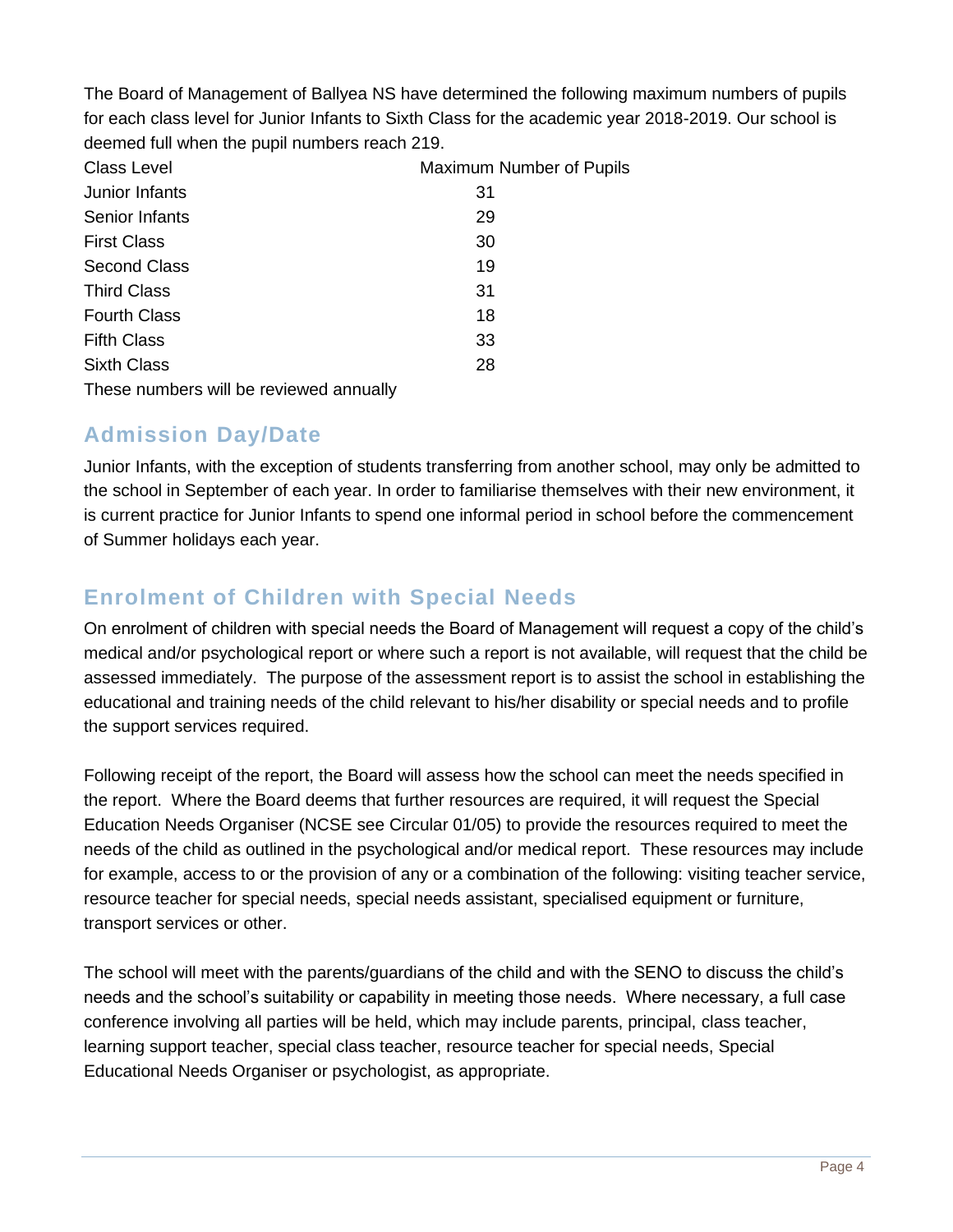It may, in certain circumstances, be necessary for the Board of Management to defer admission of a child pending the completion of an assessment report and/or provision of the necessary resources by the Department of Education and Skills.

#### **Pupils Transferring**

Applications for enrolment during the school year will be considered subject to school policy, available space and the provision of information concerning attendance and the child's educational progress. Such applications will be dealt with on a case by case basis, but normally will only be considered for admission on the first day of each new term, unless the applicant is newly resident in the area.

#### **Code of Behaviour**

All offers of enrolment are subject to acceptance of the School's Code of Behaviour, a copy of which is appended to this policy.

#### **SECTION 3: APPEALS**

The Board of Management of Ballyea N.S. in compliance with section 19(3) of the Educational Welfare Act 2000 will make a decision in writing in respect of an application for enrolment within 21 days of the closing date for the receipt of enrolment applications and will inform the parents/guardians in writing of that decision.

Parents/guardians will be informed of their entitlement to appeal a decision of the Board of Management in relation to a refusal to enrol in the letter issued 21 days after the closing date for the receipt of applications. (Please note the address at which the applicant resides will be the address used by the school for correspondence regarding enrolment).

If the Board of Management refuses to enrol a student in the school, the parent/guardian of the student may appeal the decision at local level. The appeal must be submitted within 10 days of the date of the refusal to enrol. It must be made in writing, addressed to the Chairperson of the Board, and clearly state the grounds for the appeal. The Board of Management will respond within 10 days of the receipt of such an appeal.

If following the conclusion of the appeal procedures at school level, a parent/guardian is dissatisfied with the decision made that parent/guardian has a statutory entitlement under section 29 of the Education Act (as amended by Section 4 of the Education (Miscellaneous Provisions) Act 2007, to appeal that decision to the Secretary General of the Department of Education and Skills. It should be noted that such an appeal must be lodged within 42 days of the schools refusal to enrol.

Details on appealing decisions on enrolment under section 29 of the Education Act (as amended by Section 4 of the Education (Miscellaneous Provisions) Act, 2007), are available on the Department of Education and Skills website at www.education.ie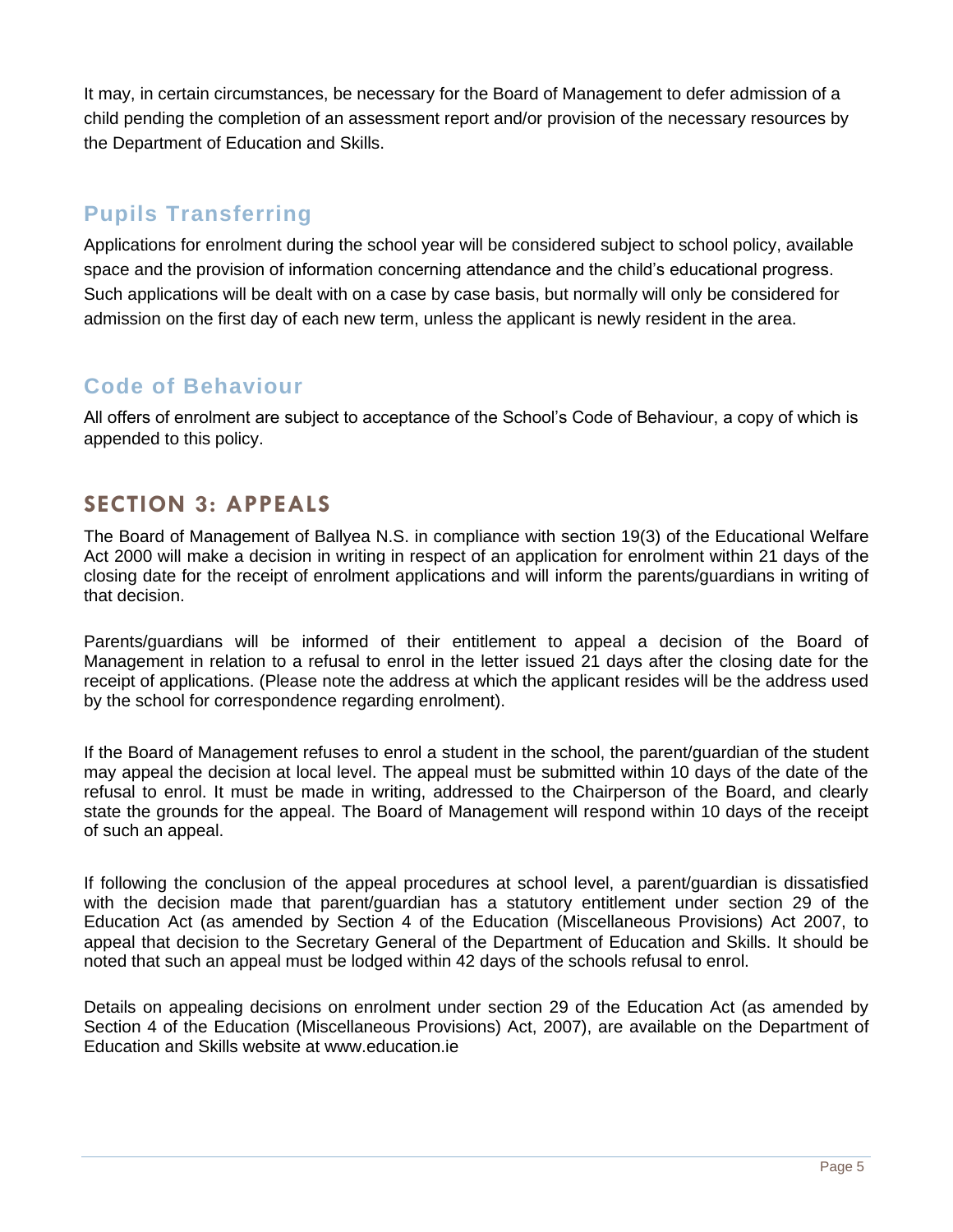#### **SECTION 4: EXCEPTIONAL CASES**

The Board of Management of Ballyea N.S. reserves the right to refuse enrolment or, to rescind an offer of enrolment to any child, in exceptional cases. Such an exceptional case could arise where either:

- 1. The child has special needs such that, even with additional resources available from the Department of Education and Skills, the school cannot meet such needs and/or provide the student with an appropriate education, or
- 2. In the opinion of the Board of Management, the student poses an unacceptable risk to other students, to school staff or to school property.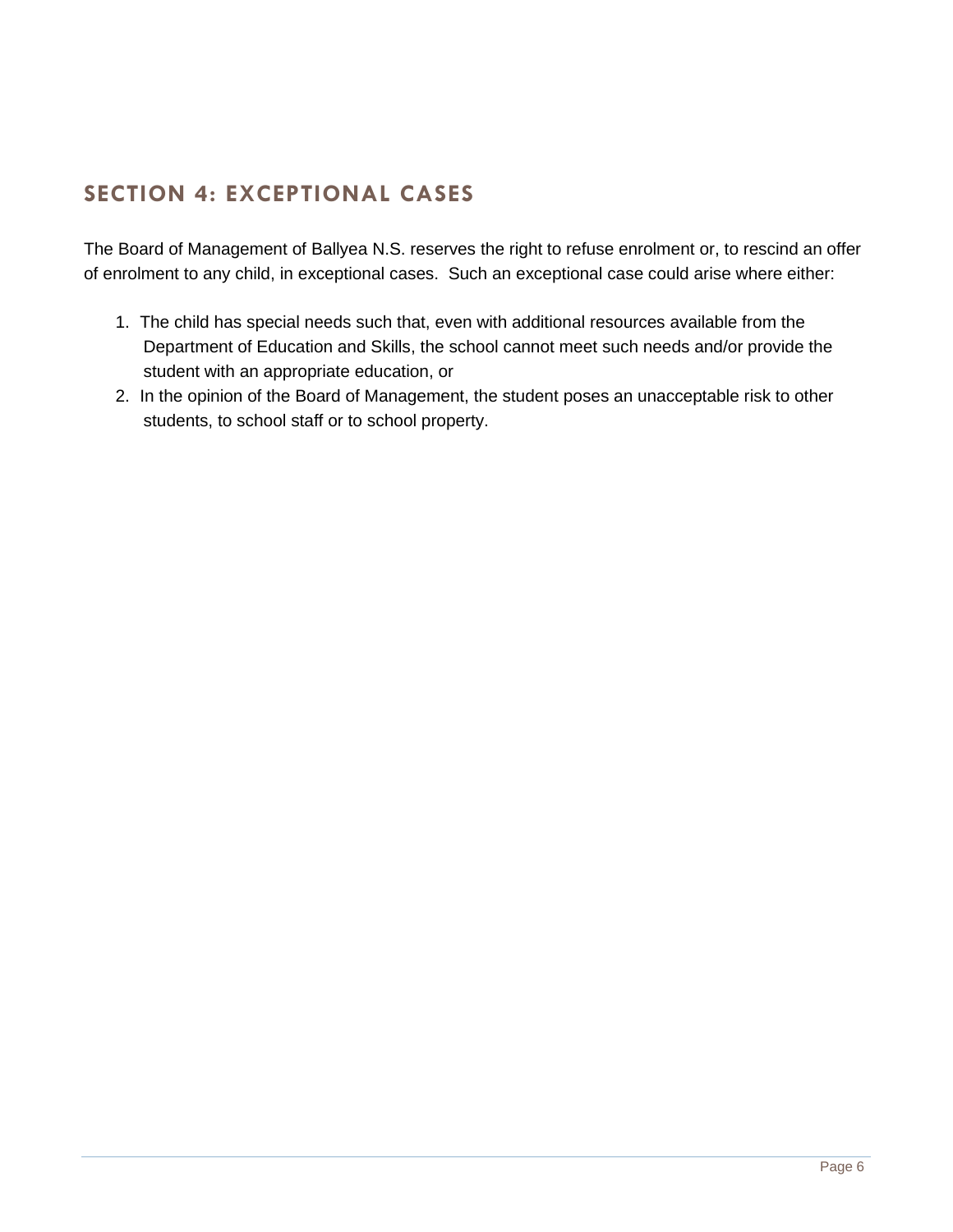#### **SECTION 5: POLICY APPROVAL/RATIFICATION**

The policy was ratified by the Board of Management of Ballyea N.S. on

Signed: \_\_\_\_\_\_\_\_\_\_\_\_\_\_\_\_\_\_\_\_\_\_\_\_\_\_\_\_\_\_\_\_\_\_ Chairperson, Board of Management

The contents of this policy have been approved by St. Senan's Education Office, acting on behalf of the Patron.

*Official Stamp*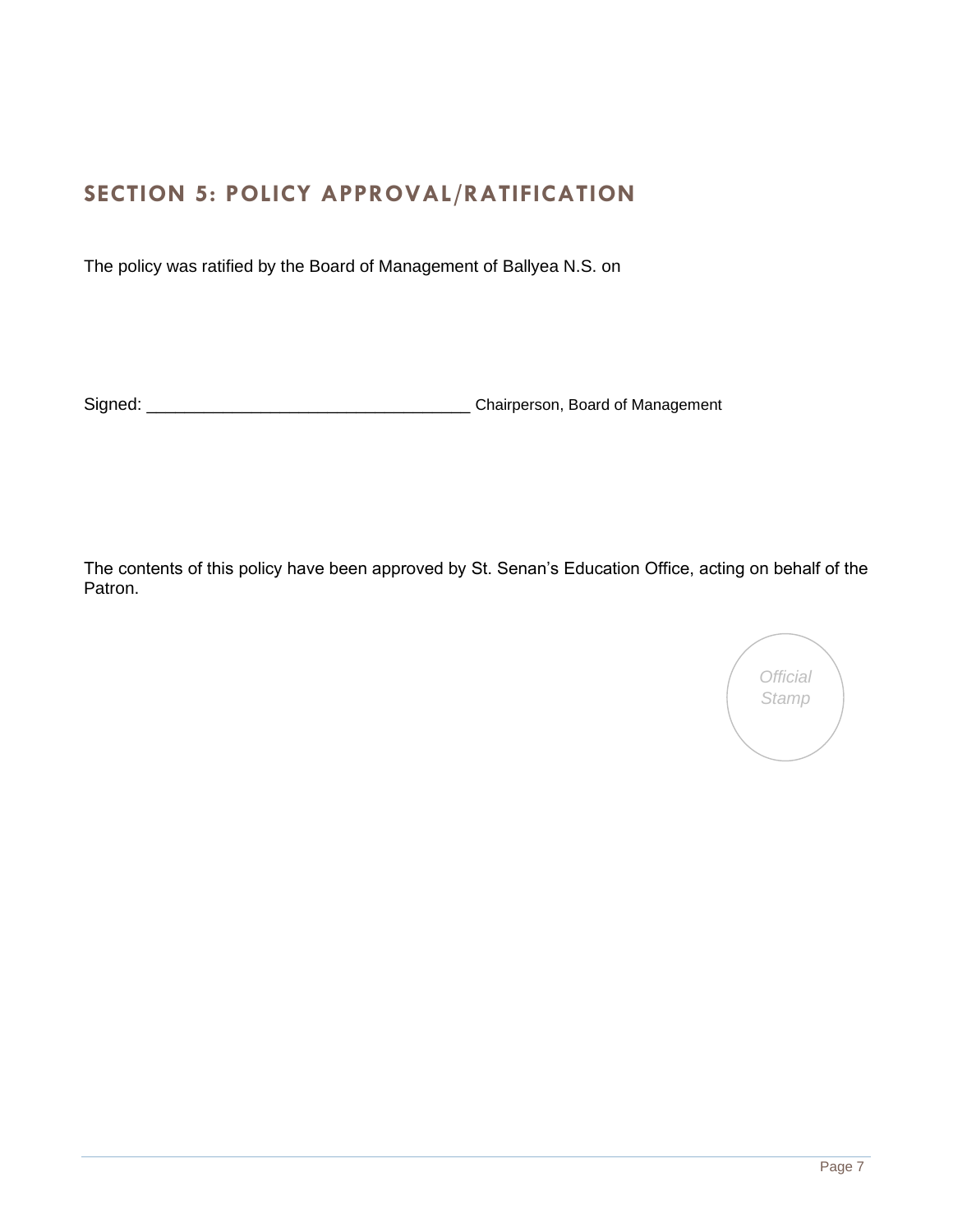#### **APPENDIX (1)**

#### **Enrolment Application Form**

#### **School Name Enrolment Year**

| Pupil's First Name:                       |                                                                                                                           |  |
|-------------------------------------------|---------------------------------------------------------------------------------------------------------------------------|--|
| Date of Birth:                            | <u> 2000 - Jan James James Jan James James James James James James James James James James James James James James Ja</u> |  |
| Address (at which the applicant resides): |                                                                                                                           |  |
|                                           |                                                                                                                           |  |
|                                           |                                                                                                                           |  |
| <b>Parent(s)/Guardian(s) Details:</b>     |                                                                                                                           |  |
|                                           |                                                                                                                           |  |
|                                           |                                                                                                                           |  |
|                                           | Home Tel. ____________________________Mobile __________________________Email. ________________________________            |  |
|                                           |                                                                                                                           |  |
|                                           |                                                                                                                           |  |
|                                           |                                                                                                                           |  |
| Signature 1:                              | Signature 2:                                                                                                              |  |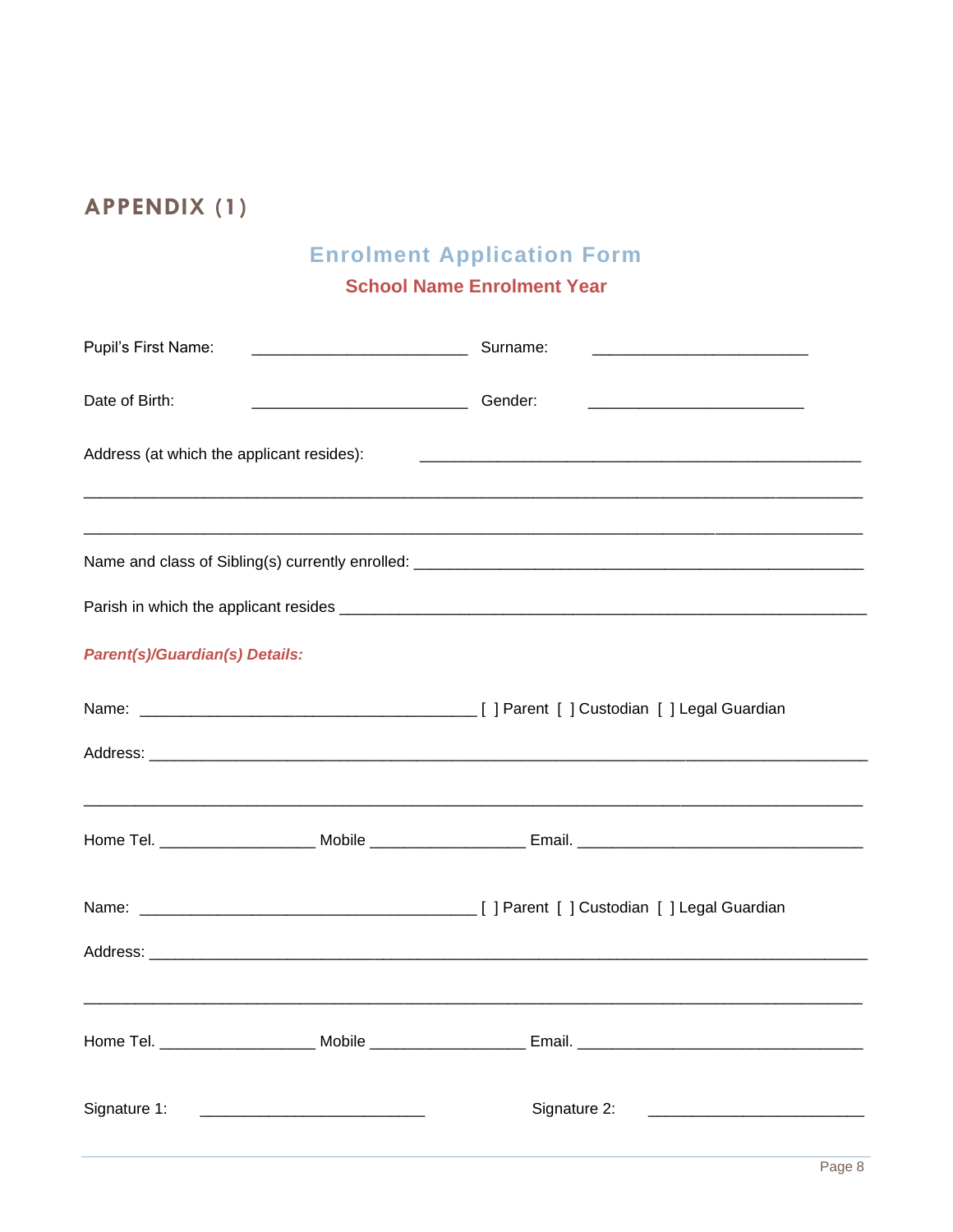Date: \_\_\_\_\_\_\_\_\_\_\_\_\_\_\_\_\_ Date: \_\_\_\_\_\_\_\_\_\_\_\_\_\_\_\_\_

Completed enrolment applications must be returned to **School Name and Address** no later than **closing time** on **closing date**.

#### **APPENDIX (2)**

#### **Enrolment Registration Form**

This form should be used to obtain

- SEN information
- Emergency contact details
- Medical details
- Birth Certificates
- Guardianship/custody/access arrangements (please refer to the guardianship information sheet that can be found in the resources section of www.stsenansed.ie).
- Other information sought by the school